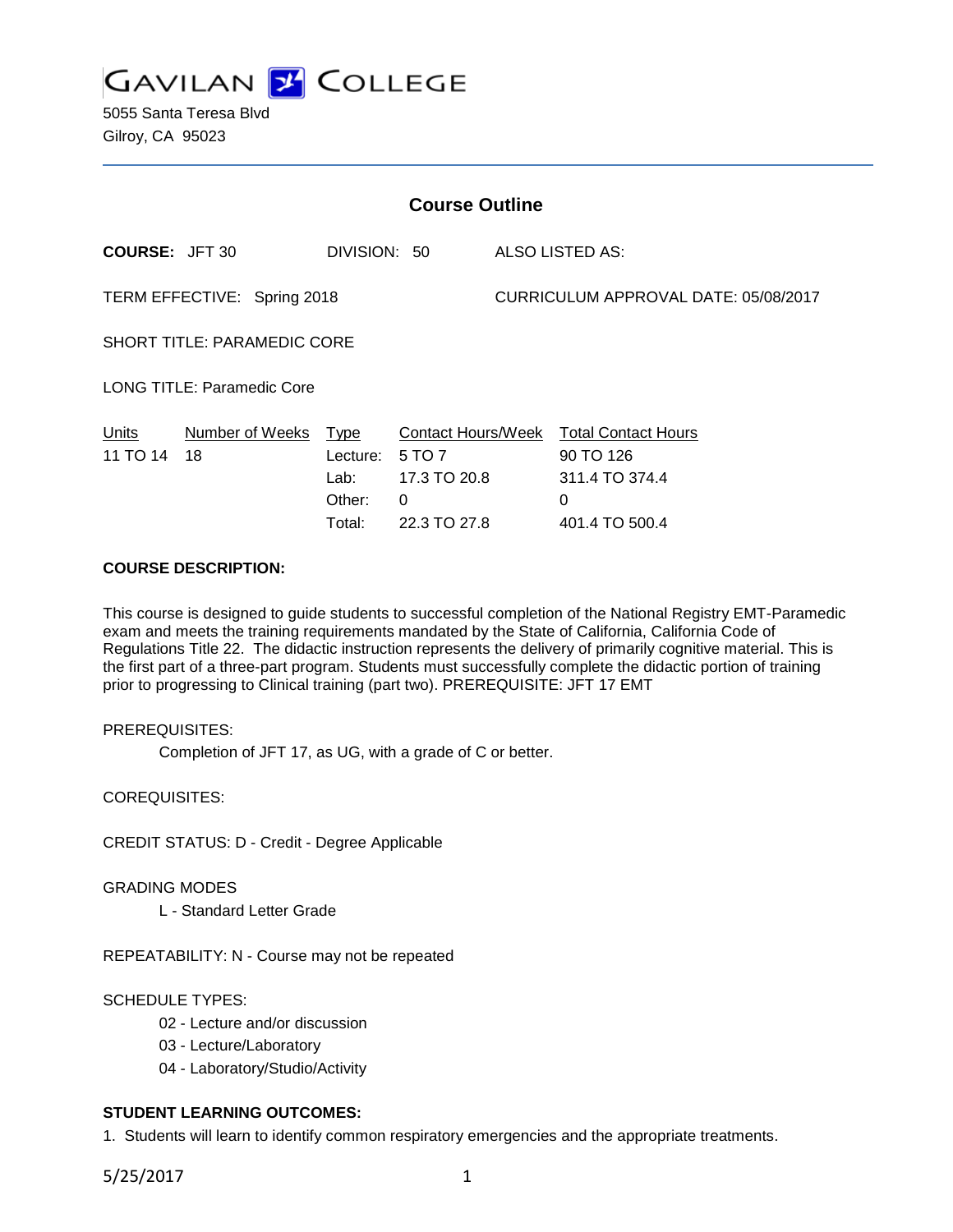Measure of assessment: Written Exam Skills demonstration

Year assessed, or planned year of assessment: 2016

2. Demonstrate the different techniques of medication administration.

Measure of assessment: Skills exam Demonstration

Year assessed, or planned year of assessment: 2016

3. Establish and/ or maintain a patent airway, oxygenate, and ventilate a patient.

Measure of assessment: skills demonstration

Year assessed, or planned year of assessment: 2016

4. Identify pathophysiological principles and the assessment findings to formulate a field impression and implement a treatment plan for the patient with a suspected spinal injury

Measure of assessment: skills demonstration, written exam

Year assessed, or planned year of assessment: 2016

5. Demonstrate proper techniques for transferring patient care.

Measure of assessment: Skills demonstration Exam

Year assessed, or planned year of assessment: 2016

# **CONTENT, STUDENT PERFORMANCE OBJECTIVES, OUT-OF-CLASS ASSIGNMENTS**

Curriculum Approval Date: 05/08/2017

LECTURE CONTENT:

A. EMS System and Paramedic Roles and Responsibilities

- 1. EMS systems
- 2. Professionalism
- 3. Attributes and responsibilities of a paramedic
- 4. Medical direction
- 5. Improving system accountability
- B. Body systems: anatomy and physiology
- 1. Review of anatomy and physiology
- 2. Organizational structure
- 3. Cell structure
- 4. Tissues
- 5. Organ systems
- 6. Systems
- C. EMS Systems Improvement and education
- 1. The cost of injuries
- 2. Reason for EMS involvement
- 3. A successful drowning prevention program
- D. Legal and regulatory issues
- 1. The legal system
- 2. Legal accountability for the paramedic
- E. Ethics and professional behavior
- 1. Code of ethics
- 2. Patient rights
- 3. Professional accountably
- F. Medical terminology review
- G. Review Anatomical Systems Functions
- H. Review Pathophysiology
- I. Life Span development
- 1. Infants

5/25/2017 2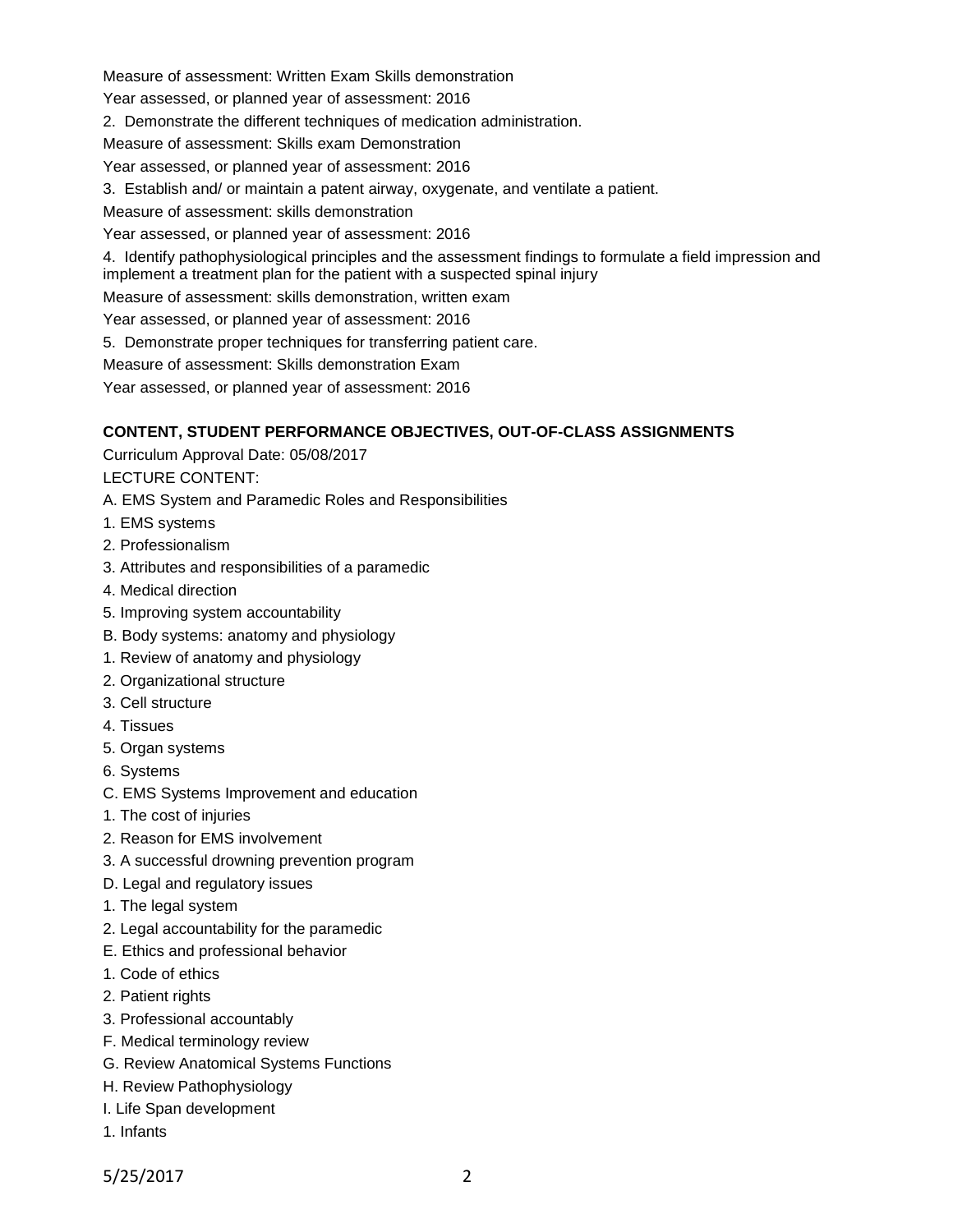- 2. Toddlers and preschoolers
- 3. School age children and young adults
- J. Basic principles of pharmacology
- 1. Drug names
- 2. Drug classifications
- 3. Routes of medication
- 4. Medication administration
- K. Toxicology
- L. Infectious and commutable diseases
- M. Psychiatric disorders and substance abuse
- 1. The suicidal patient
- N. Hematologic disorders
- O. Geriatrics
- P. Environmental issues
- LAB CONTENT:
- A. Proper hygiene techniques
- B. Establishing intravenous routs
- 1. IV techniques
- 2. IO techniques
- 3. Setting up, starting IV's
- C. Basic and advanced airway management techniques
- 1. NPS's, OPA's
- 2. Suctioning
- 3. Endotracheal intubation
- 4. Tracheotomy care
- 5. Multi lumen devices
- 6. O2 therapy
- D. Cardiac monitor devices
- E. Medication administration
- F. Simulated scenarios
- G. Transferring patient care
- 1. Documentation
- 2. Verbal
- H. Shock and resuscitation
- I. Obstetrics and gynecology
- J. Pediatrics and neonatology
- 1. Assessment
- K. Trauma
- 1. Treatment procedures
- L. Special Operations
- 1. Crime Scene
- 2. Emergency vehicle operations
- 3. Hazardous material incidents
- 4. Disaster response

# **OUT OF CLASS ASSIGNMENTS:**

Required Outside Hours: Assignment Description: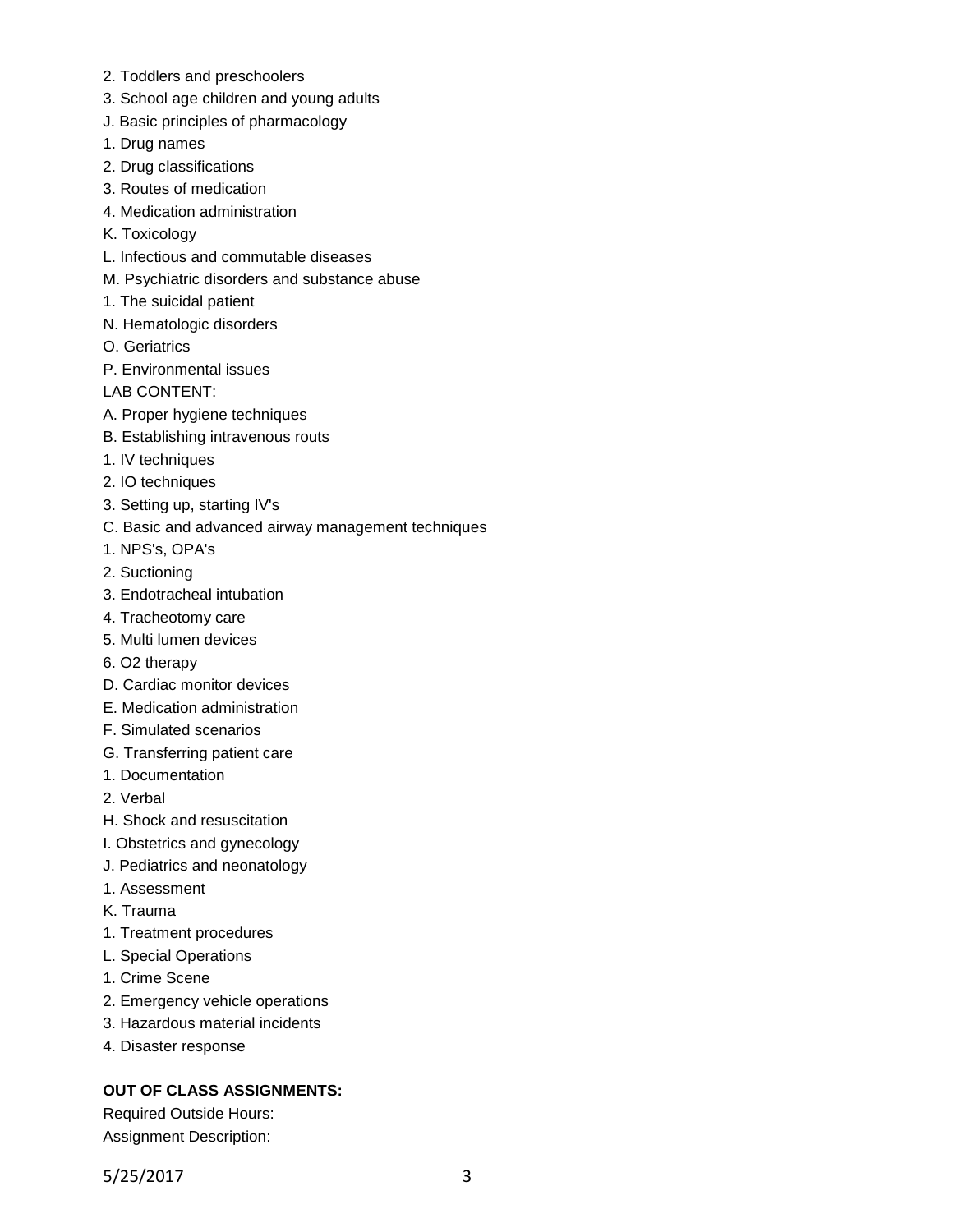Read 1.6 chapters per week Review skills in the program lab manual Required Outside Hours: Assignment Description: Workbook / writing assignments are given each week and include: matching, multiple choice, fill in the blank, identifying, ambulance calls, problem solving, labeling diagram. Required Outside Hours: Assignment Description: Write prehospital patient care report form. Medical research

## **METHODS OF INSTRUCTION:**

Lecture Text Book Assignments Scenarios for critical thinking Skills demonstrations

## **METHODS OF EVALUATION:**

Writing assignments Percent of total grade: 25.00 % Percent range of total grade: 25 % to 60 % Written Homework; Reading Reports; Lab Reports; Essay Exams Problem-solving assignments Percent of total grade: 20.00 % Percent range of total grade: 20 % to 40 % Homework Problems; Field Work; Lab Reports; Quizzes; Exams Skill demonstrations Percent of total grade: 40.00 % Percent range of total grade: 40 % to 80 % Class Performance/s; Performance Exams Objective examinations Percent of total grade: 10.00 % Percent range of total grade: 10 % to 20 % Multiple Choice; True/False

## **REPRESENTATIVE TEXTBOOKS:**

Required Representative Textbooks AAOS . AAOS, Principles of ALS Care . AAOS ,2016. Reading Level of Text, Grade: 12th Required Other Texts and Materials American Heart Association, Advanced Cardiac Life Support (ACLS) Manual Essentials of Anatomy and Physiology, 6th edition Text and Workbook

## **ARTICULATION and CERTIFICATE INFORMATION**

Associate Degree: CSU GE: IGETC: CSU TRANSFER: Transferable CSU, effective 201070 UC TRANSFER: Not Transferable

SUPPLEMENTAL DATA: Basic Skills: N

5/25/2017 4